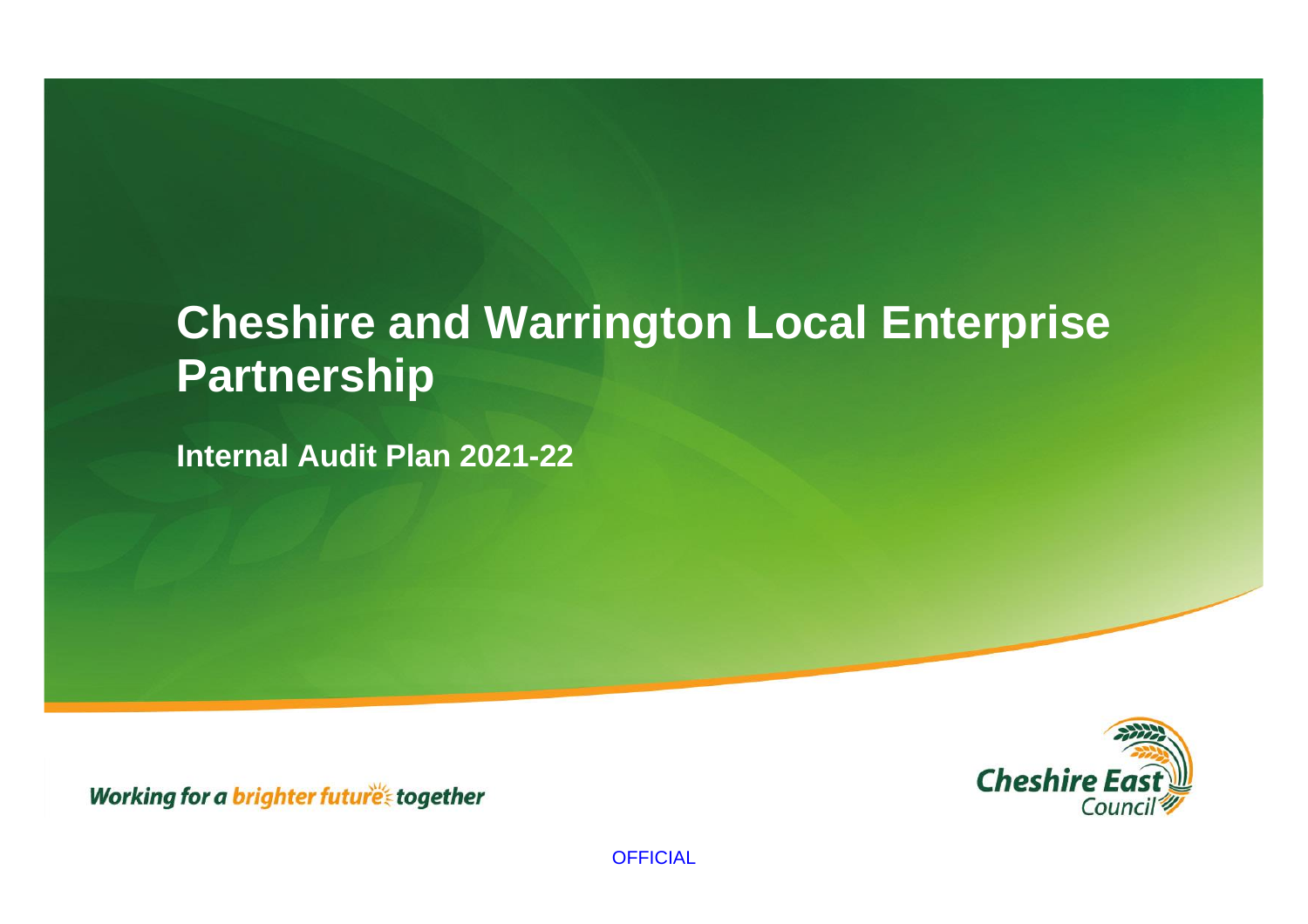#### **1 Introduction**

- 1.1 This document sets out the proposed internal audit plan for the Cheshire and Warrington Local Enterprise Partnership (CWLEP) for 2021/22, developed by Cheshire East Council's Internal Audit Team. It also covers how the service will be delivered and developed in accordance with our Internal Audit Charter (Appendix B).
- 1.2 As Accountable Body for the CWLEP, Cheshire East Council is required to undertake assurance on the use of specific funding streams administered by CWLEP, and to provide assurance to the Council's Section 151 Officer, in support of their own reporting requirements in relation to CWLEP.
- 1.3 Assurance reports have been included in the Council's Internal Audit work plan in previous years. However, as assurance requirements from central government have been extended and enhanced, we formalise a regular programme of work to be undertaken by the Cheshire East Internal Audit team. This allows the CWLEP Board and the Council in its role as Accountable Body to agree the coverage to be included in the programme of work and the assurances this will provide.
- 1.4 The programme of work in Appendix A is proposed by CEC Internal Audit on the basis that it will provide a combination of the assurances required under

legislation, and a further set of assurances identified following an assessment of risk. Further comment and discussion on this draft with S151 Officer, Deputy and Chief Executive and Finance & Commercial Director is welcomed.

- 1.5 This plan has been drawn up on the basis that the control environment and the risk profile of CWLEP and the Council will continue to change over the course of the year; for example, any further guidance issued by the Ministry of Housing, Communities and Local Government (MHCLG). The plan will be monitored and re-aligned during the year to ensure it remains responsive, adaptable and resource is directed to those areas where assurance is most required.
- 1.6 This plan is resourced within the indicative allocation of work included in the Council's internal audit plan (approved by the Audit and Governance Committee on 11<sup>th</sup> March 2021). Further discussion between the Council and the CWLEP will agree the final tasks to be undertaken, exact resources required, and a review of the Council's internal audit plan should additional resources be required.
- 1.7 This draft plan will be presented at the CWLEP Finance and Audit Committee 16<sup>th</sup> March 2021. The detail may still be subject to comment as indicated in section 1.4.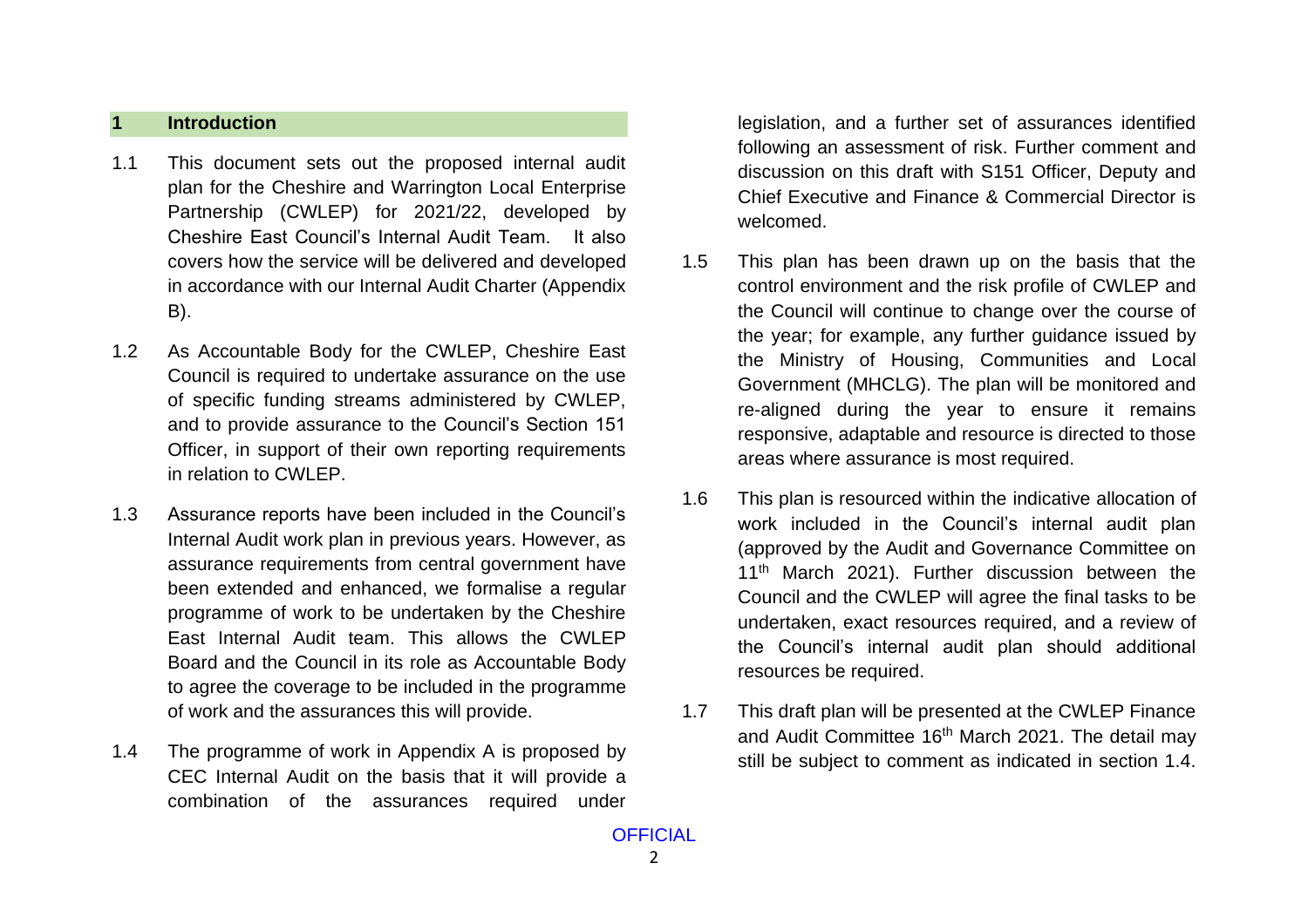above, and, after discussion at the Finance & Audit Committee, a final version of the plan will be provided.

#### **2 Responsibilities and Objectives of Internal Audit**

- 2.1 CWLEP is responsible for establishing and maintaining appropriate risk management processes, control systems, accounting records and governance arrangements. Cheshire East Council Internal Audit plays a vital part in providing assurance to CWLEP and the Council that these arrangements are in place and operating properly.
- 2.2 Internal Audit is described in the Public Sector Internal Audit Standards (PSIAS) as an "independent, objective assurance and consulting service designed to add value and improve the organisation's operations. It helps the organisation accomplish its objectives by bringing a systematic, disciplined approach to evaluate and improve the effectiveness of risk management, control and governance processes".
- 2.3 CWLEP's response to internal audit activity should lead to the strengthening of the control environment and, therefore, positively contribute to the achievement of the CWLEP's objectives.

#### **3 Standards, Ethics and Independence**

- 3.1 Our Internal Audit Charter is designed to conform to the PSIAS which came into effect from 2013 and were revised with effect from 1<sup>st</sup> April 2017. All internal audit work will be delivered in line with the requirements of the Standards.
- 3.2 All Internal Audit staff comply with the mandatory local Code of Ethics, which is based upon the Code included in the PSIAS. Internal Audit staff are also bound by the code of ethics from their respective professional bodies. Declarations of Interest in line with the Council's Code of Conduct are made by the Internal Audit team; these are considered in the allocation of every engagement to ensure there are no conflicts of interest.
- 3.3 In order to provide effective assurance on the Council's arrangements for governance, risk and internal control across all aspects of service delivery, Internal Audit is independent of all the activities of the Council. Internal Audit's rights of access are outlined in the Internal Audit Charter. **(Appendix B)**

## **4 Planning Methodology**

4.1 The planning process undertaken recognises the requirements of the PSIAS in relation to planning. In accordance with PSIAS, the plan is fixed for a period of no longer than one year.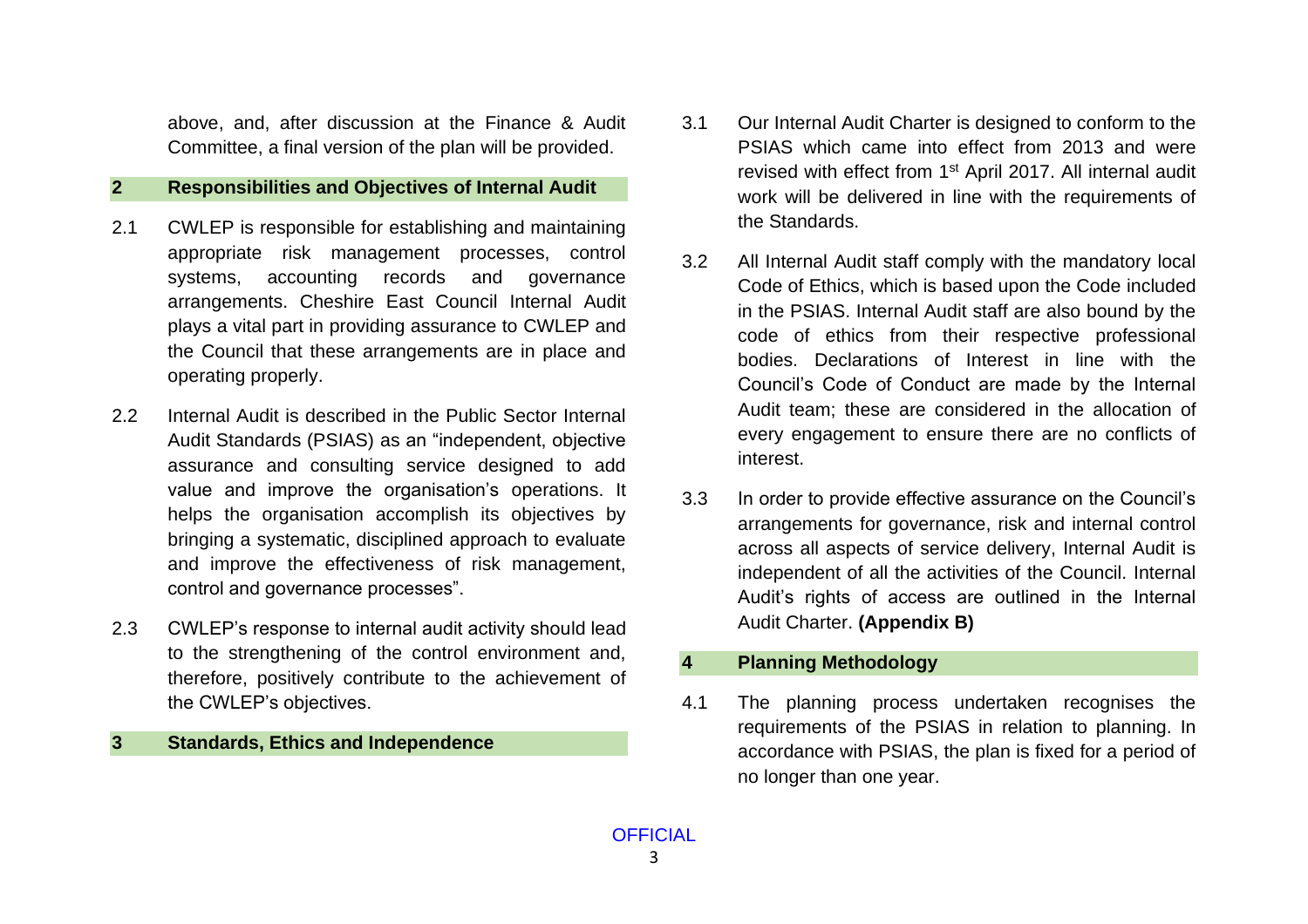- 4.2 Internal Audit's own risk assessment considers issues at an organisation, regional and national level as well as the results of previous audit work. Factors considered in the risk assessment include:
	- Statutory assurance requirements; for example, the Local Assurance Framework
	- Consideration of the objectives from the Cheshire and Warrington Local Economic Strategy
	- Risks and opportunities recognised during consultation with key stakeholders.
	- Other assurance providers and coverage from previous internal audit plans.

#### **5 Access**

- 5.1 The Internal Audit service will require access to all records, information, officers and assets which it considers necessary to fulfil its responsibilities in completing the agreed work programme. Personal and sensitive data will be minimised or anonymised as far as is practically possible ahead of testing.
- 5.2 Internal Audit will have right of access to CWLEP's Chief Executive, and to the Finance and Audit Committee and Board if necessary. In turn, Internal Audit will comply with any requests from CWLEP in

providing any information requested by CWLEP's external auditors to discharge their responsibilities.

#### **6 Scoping, fieldwork and reporting**

- 6.1 For each piece of work on the plan, a Terms of Reference will be prepared for discussion and agreement with the client. This will outline:
	- the objective of the work;
	- the risks identified;
	- recognised interdependencies on other work or reliance to be placed on other assurance work undertaken;
	- the resources available;
	- the methodology and approach;
	- the output; and
	- the distribution of the final Terms of Reference, draft report and final report.
- 6.2 A draft report will be issued promptly after the conclusion of the fieldwork. This will present our key findings and actions, which are reported on an exception basis. It is issued in order that we may confirm the factual accuracy of the findings and agree recommended actions with management. Internal Audit will draw attention to any significant recommendations which have not been accepted by management, and to the risks arising.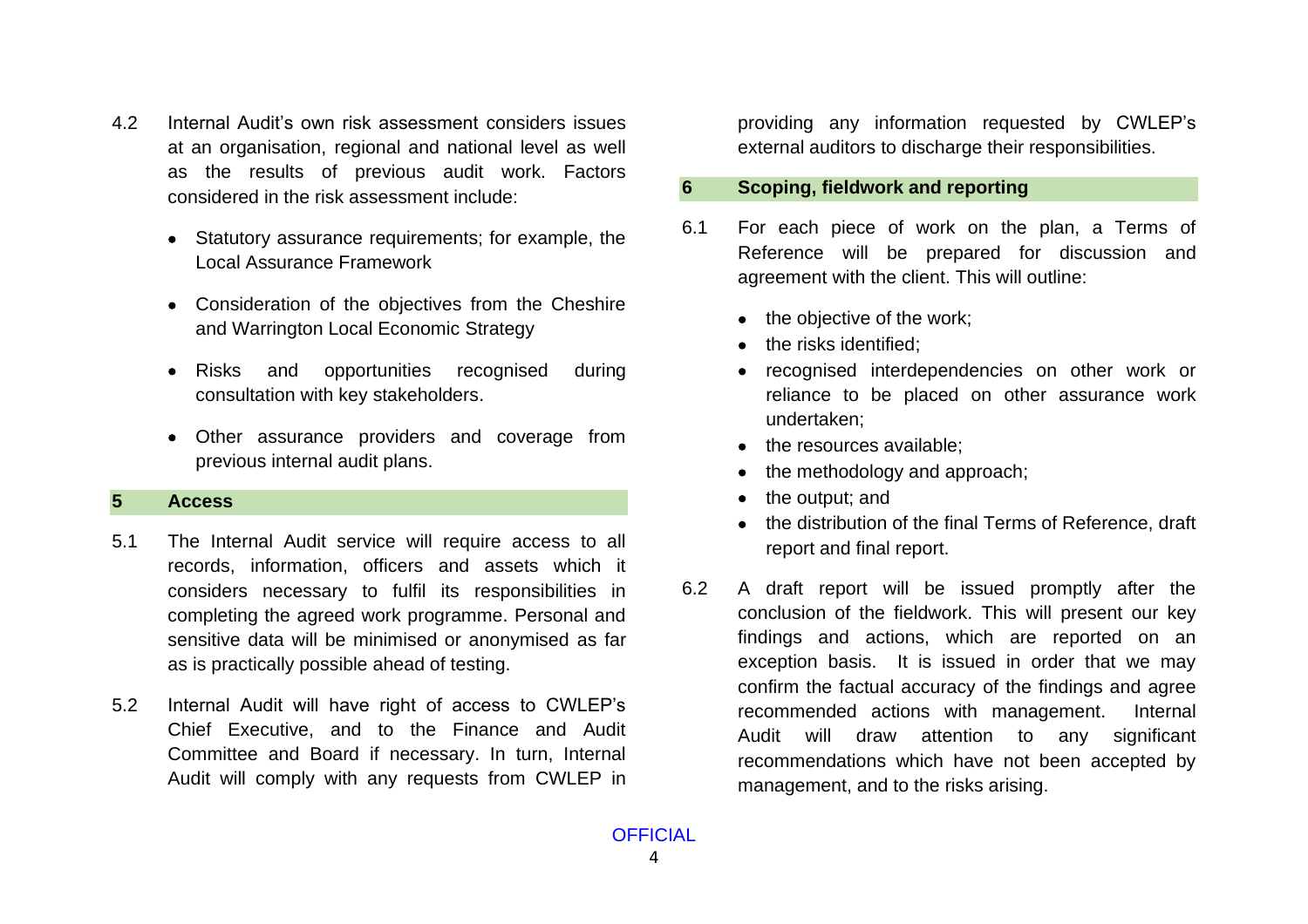- 6.3 A final report will be issued once the recommended actions, along with responsibilities and timescales have been agreed.
- 6.4 Internal Audit use a formal opinion system, details of which are given in **Appendix C**. Based upon the findings and actions raised, an overall opinion will be given on each piece of work.
- 6.5 In line with our Audit Charter, the agreed action plan will be subject to a follow up review to provide assurance that recommended actions have been implemented.
- 6.6 Any serious weaknesses, fraud or major accounting errors discovered during the course of the internal audit work will be reported to the CWLEP's Chief Executive. If the Chief Executive refuses to report these to Accountable Bodies' Section 151 Officer, and to the appropriate Committee/Board, the Internal Audit team will report them directly.

## **7 Progress Reporting**

7.1 During the year, and in a cycle to be agreed, Internal Audit will produce interim progress reports for the CWLEP Finance and Audit Committee. These will

detail key issues arising from the work undertaken as well as progress against the plan.

- 7.2 Any significant issues affecting the delivery of the plan or requiring changes to the plan will also be reported to the Board.
- 7.3 Progress against the CWLEP internal audit plan will also be included in progress reports to the Council's Audit and Governance Committee. The work undertaken in the CWLEP plan will also inform the Annual Internal Audit Opinion, as it provides assurance in relation to the Council's role as Accountable Body. This will be based on the findings of work carried out through the year.

#### **8 Quality Assurance and Improvement**

- 8.1 Internal Audit undertakes quality assurance and improvement activity to support all aspects of its service delivery. This includes evaluation of Internal Audit's compliance with the PSIAS, reviewing compliance with internal auditor's application of the Code of Ethics, and an assessment of the efficiency and effectiveness of Internal Audit, identifying opportunities for improvement.
- 8.2 The outcomes of this activity are reported to the Council's Corporate Leadership Team and the Audit and Governance Committee, including results of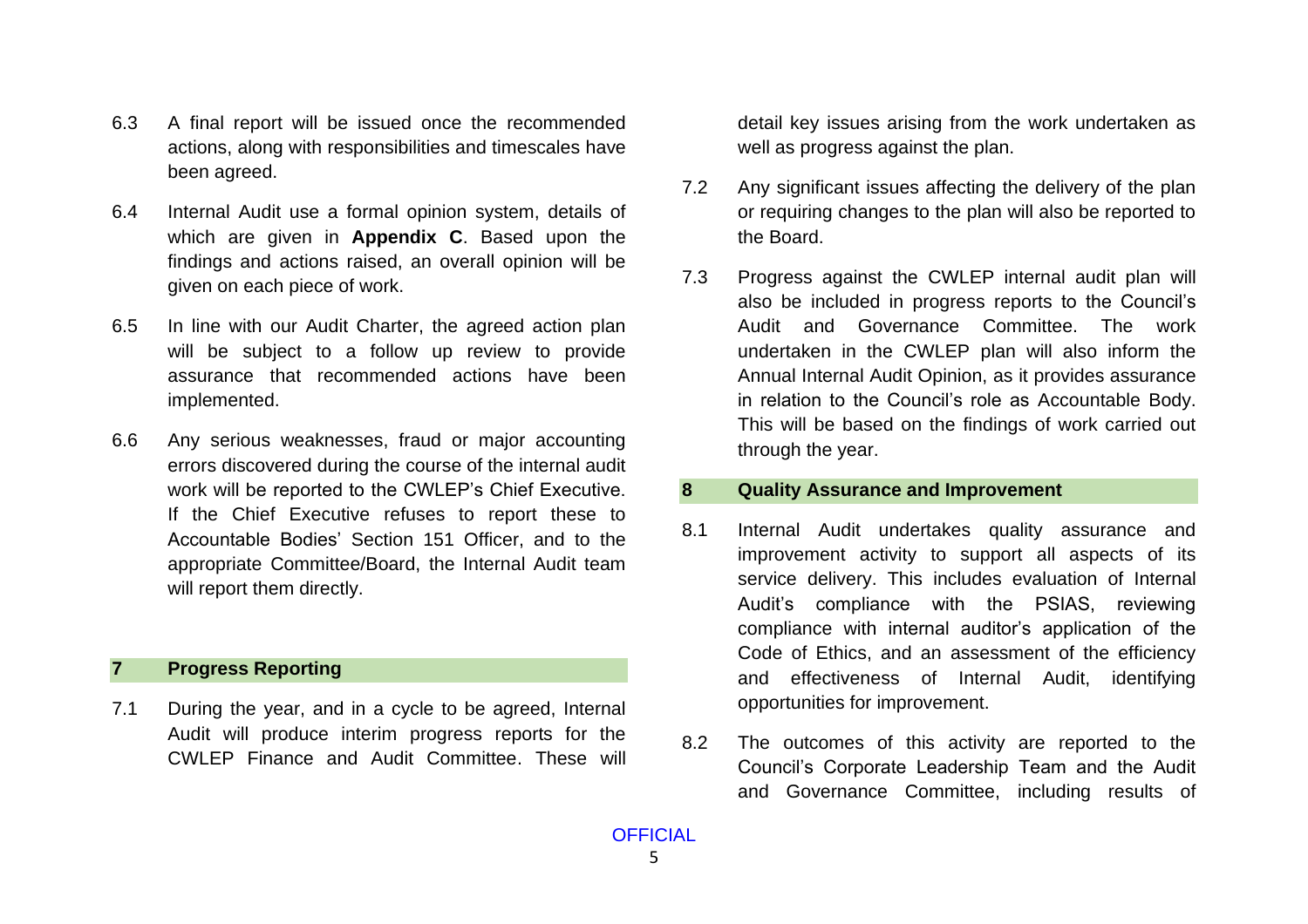ongoing internal assessments and external assessments conducted at least every five years.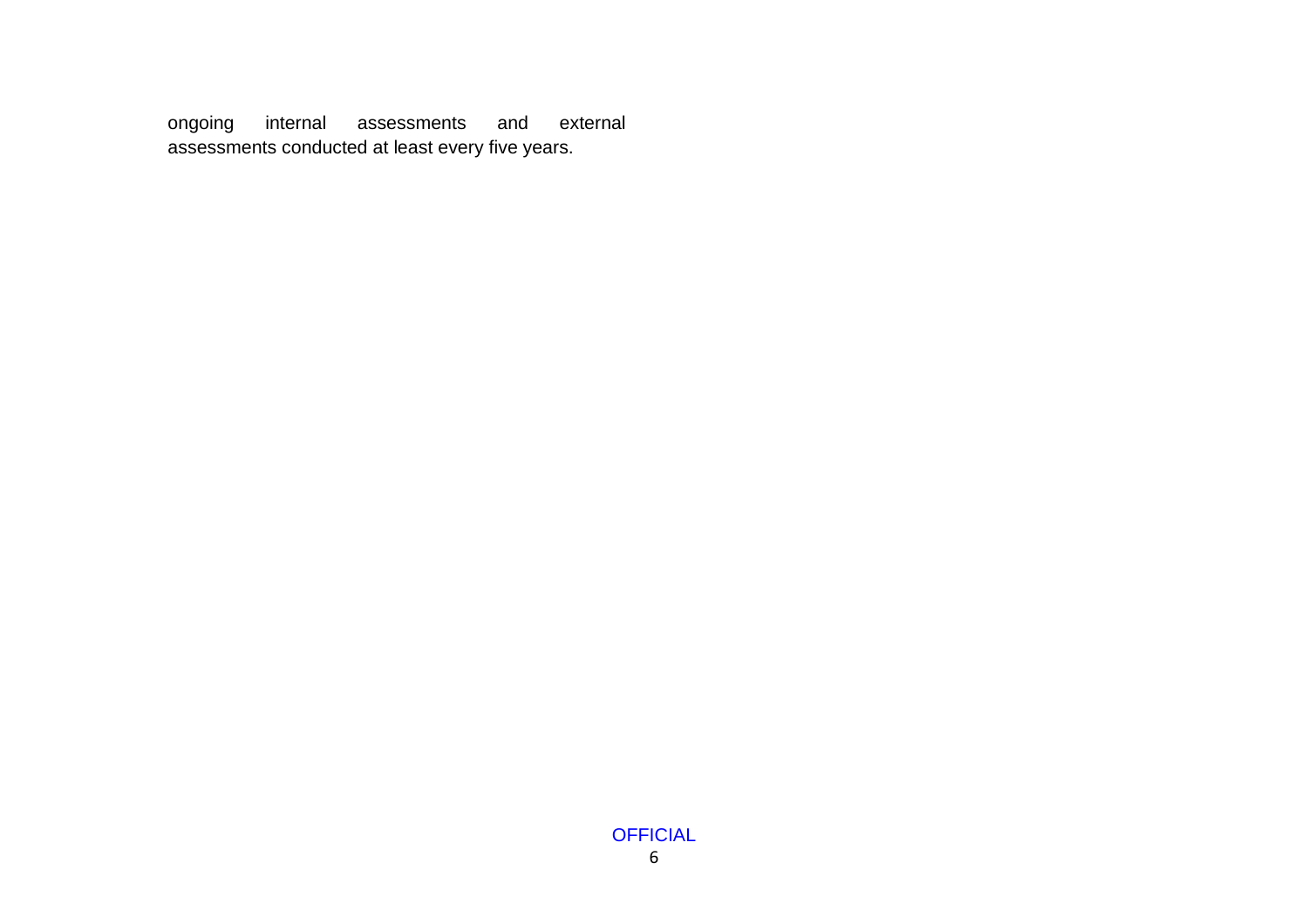| <b>Audit Theme/Area</b>                        | <b>Nature of Assurance</b><br><b>Provided</b>             | <b>Assurance Provided</b><br>to:                      | <b>Context</b>                  | <b>Planned</b><br><b>Audit</b> | <b>Scheduled Timing</b>    |
|------------------------------------------------|-----------------------------------------------------------|-------------------------------------------------------|---------------------------------|--------------------------------|----------------------------|
|                                                |                                                           |                                                       |                                 | <b>Days</b>                    |                            |
| Growth Hub Funding                             | Confirmation that                                         | Primarily to S151                                     | Requirement of                  |                                | Sign off required for      |
| 2020/21                                        | funding was expended                                      | Officer for MHCLG in                                  | funding.                        |                                | end of May 2021.           |
|                                                | within agreed terms of<br>grant with<br><b>MHCLG/BEIS</b> | line with funding<br>agreement. Shared<br>with CWLEP. | Assess operational              |                                |                            |
|                                                |                                                           |                                                       | level of controls in            |                                |                            |
|                                                |                                                           |                                                       | relation to specific            |                                |                            |
|                                                |                                                           |                                                       | grant within the Local          |                                |                            |
|                                                |                                                           |                                                       | Growth Fund umbrella.           |                                |                            |
| Overarching                                    | Review of the                                             | Primarily provided to                                 | To review the                   | $\overline{2}$                 | To inform Annual           |
| relationship of the<br><b>CWLEP and CEC as</b> | overarching<br>arrangements for the                       | <b>CEC's Section 151</b><br>Officer; revised          | operation of the<br>overarching |                                | <b>Review January</b>      |
| the Accountable                                | relationship of the                                       | document will be                                      | Collaboration                   |                                | 2022.                      |
| <b>Body</b>                                    | CWLEP and CEC as                                          | developed with                                        | Agreement following             |                                |                            |
|                                                | the accountable Body                                      | CWLEP.                                                | its formal adoption             |                                |                            |
|                                                |                                                           |                                                       | during 2021.                    |                                |                            |
| Annual                                         | Support to the Section                                    | Primarily provided to                                 | Statutory requirement.          |                                | January 2022               |
| Conversation                                   | 151 Statement on                                          | <b>CEC's Section 151</b>                              | The specifics of the            |                                | To support the             |
|                                                | Governance as                                             | Officer for MHCLG in                                  | work programme to be            |                                | Section 151                |
|                                                | required.                                                 | conjunction with                                      | determined through              |                                | <b>Officer's Statement</b> |
|                                                |                                                           | CWLEP.                                                | the Terms of                    |                                | on Governance for          |
|                                                |                                                           |                                                       | Reference.                      |                                | the Annual Review.         |
| <b>Annual Local</b>                            | That the Local                                            | Primarily to S151                                     | Statutory requirement.          | 13                             | 28th February 2022.        |
| Assurance                                      | <b>Assurance Framework</b>                                | <b>Officer for MHCLG</b>                              | The specifics of the            |                                | To support the             |
| Framework review.                              | in operation meets                                        | assurance, findings                                   | work programme to be            |                                | S151 Officer sign-         |
|                                                | <b>MHCLG</b> requirements                                 | shared with CWLEP.                                    | determined through              |                                | off of the Local           |

# **Appendix A: Cheshire and Warrington Local Enterprise Partnership Summary Internal Audit Plan 2021-22**